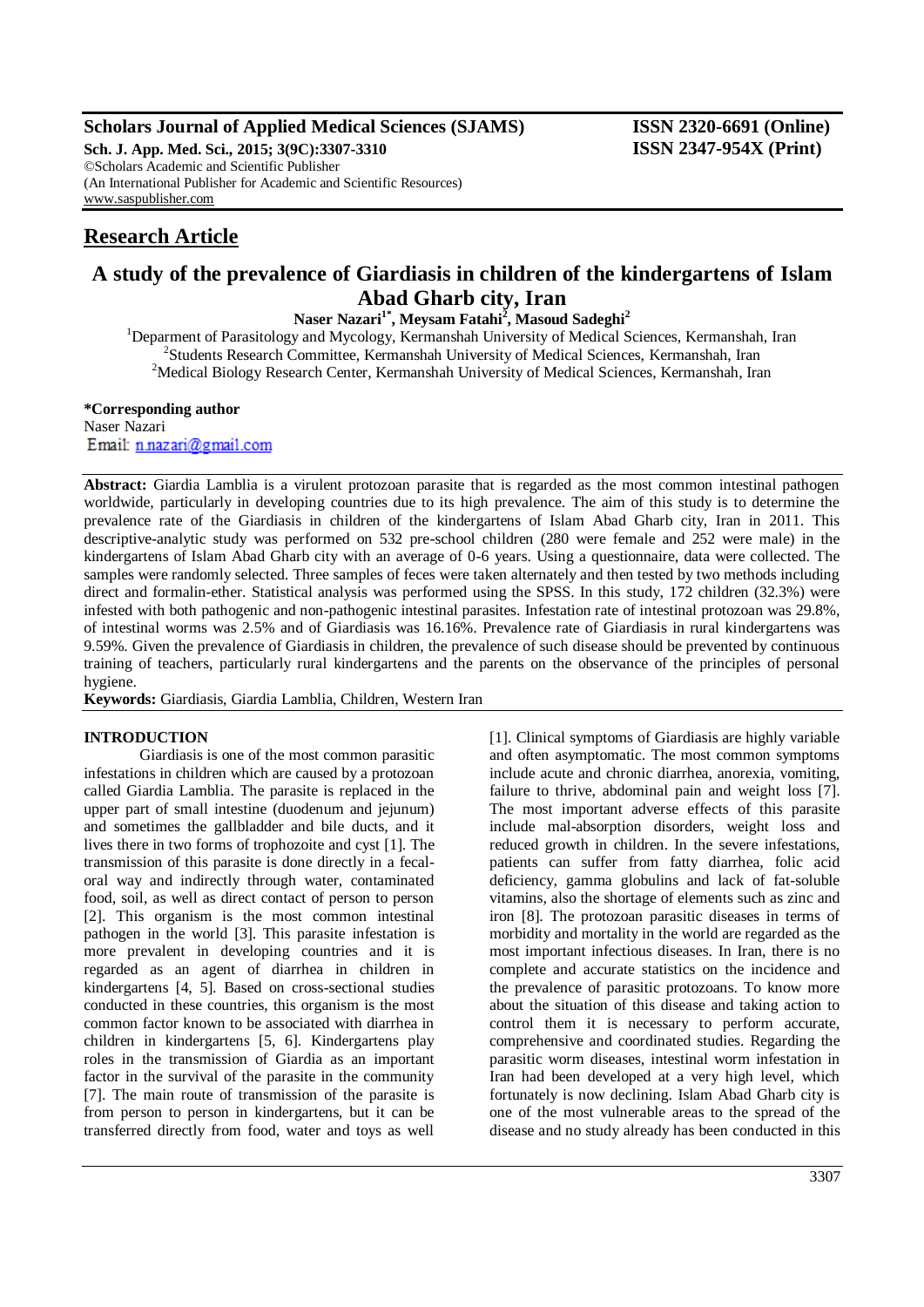area on the prevalence of Giardiasis in children. The present study attempts to determine the percent of the prevalence of Giardiasis in the children in a kindergarten according to variables such as age, gender, etc.

#### **MATERIALS AND METHODS**

The type of the study was descriptive-cross sectional and the sampling method was simple random method. For data collection, a sampling was done on 532 children in the kindergartens of Islam Abad Gharb city in a period of six months in 2011. A questionnaire was designed for each participant. Some factors were included in the questionnaire including age, sex, education level, parents' job, the habit of washing hands before meals and after defecation, and history of parasitic infestation. Three samples of feces were taken from each sample and preserved in disposable plastic containers with lids. The containers were numbered and then transferred into parasitology laboratory. The samples were tested by two methods including direct method and formalin-ether method. To do a direct microscopic test, two slides were prepared, which one drop of Logel was added to one of the slides and one drop of physiology serum was added to another slide, then they were examined by the magnification of 40. In the case of the observation of parasite eggs, cysts and trophozoites were elected as the patient. To do formalin-ether test, a suspension of the samples was

first provided and then the suspension was passed through the filter into centrifuge tube and then ether was added to it, and the material inside centrifuge tube was mixed and the tubes were centrifuged for a period of 1 to 2 min with the rpm of 1500 to 2000. Then the outer layer formed in the tubes was discarded and the underside deposited layers ejected. Next, by the sterile pipette a drop of the deposit was put on the slide, one or two drops of Logel 5% added to it and we analyzed it with a magnification of 40. In the case of the observation of parasites, larvae, trophozoite and cyst were reported as positive cases [9]. The data collected were analyzed using SPSS software.

### **RESULTS**

In this study, 532 children in Islam Abad Gharb kindergartens were analyzed for a period of 12 months. All the samples was in the age range of 0 to 6, which  $252$  (47.3%) was male and  $280$  (52.7%) was female. 334 kids (62.8%) were in civil kindergartens and 198 (37.2%) were in rural kindergartens.

The highest rate of prevalence (318) was related to the age group of 4 to 6 years and the lowest rate related to age group of 0 to 2. The infestation rate of the kindergartens with the intestinal parasite was 32.33% (Table 1). The prevalence rate of Giardiasis by two methods of direct and formalin-ether was 16.16%.

**Table 1: The absolute and relative frequency distribution of the children under study in the kindergartens of Islam Abad Gharb city in terms of affliction with intestinal parasites in 2011-2012**

| <b>Test Result</b>           | <b>Number</b> | <b>Percent</b> |
|------------------------------|---------------|----------------|
| Positive (infested Persons)  |               | 32.33          |
| Negative (Non-infested ones) | 360           | 67.67          |
| Total                        |               | 00             |

Also, based on the results of the present study, the highest rate of the infection (101) was observed in the age group of 4 to 6. The male genus with 18.8% infection was more dominant than females. Also, in the rural kindergartens, the infestation rate (48.17) was

higher than that of civil kindergartens (Table 2). After Giardia Lamblia with 16.16% infestation, Entamoeba histolytica and Entamoeba coli caused the highest rate of infestation among the children by 3.75 and 3.20% (Table 3).

**Table 2: The absolute and relative frequency distribution of the children under study in the kindergartens of Islam Abad Gharb city in terms of the type of the variable in 2011-2012**

| <b>Variables</b>            | Number of Positive Cases $n\frac{6}{6}$ | <b>Number of Negative Cases</b><br>$n\left(\frac{6}{6}\right)$ |
|-----------------------------|-----------------------------------------|----------------------------------------------------------------|
| Age Group (year)            |                                         |                                                                |
| $0 - 2$                     | 1.7(9)                                  | 6.8(36)                                                        |
| $2 - 4$                     | 11.6(62)                                | 20.1(107)                                                      |
| $4 - 6$                     | 19(101)                                 | 40.8(217)                                                      |
| <b>Sex</b>                  |                                         |                                                                |
| <b>Boys</b>                 | 8.8(100)                                | 28.6(152)                                                      |
| <b>Girls</b>                | 13.5(72)                                | 39.1(208)                                                      |
| <b>Type of Kindergarten</b> |                                         |                                                                |
| Civil                       | 85.24(79)                               | 47.93(255)                                                     |
| Rural                       | 48.17(93)                               | 19.73(105)                                                     |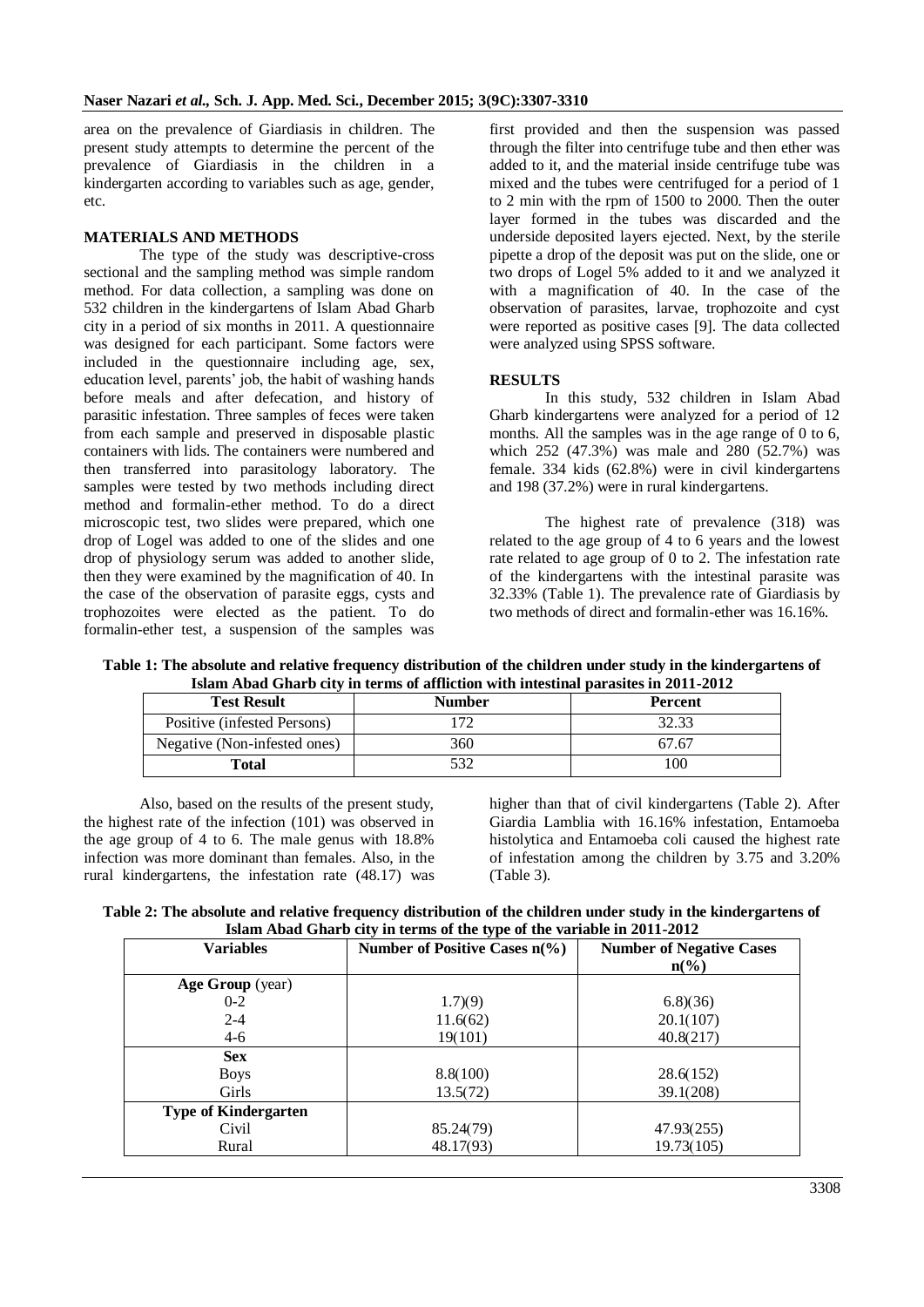| <b>Type of Protozoans and Worms</b> | <b>Absolute Frequency</b> | <b>Relative Frequency (%)</b> |
|-------------------------------------|---------------------------|-------------------------------|
| Entamoeba histolytica               | 20                        | 3.75                          |
| Giardia lamblia                     | 86                        | 16.16                         |
| Entamoeba coli                      | 17                        | 3.20                          |
| Iodamoeba butchli                   | 13                        | 2.44                          |
| Endolimax nana                      | 9                         | 1.70                          |
| Blastocyst is hominis               | 14                        | 2.63                          |
| Oxyure                              |                           | 1.31                          |
| Hymenolepis nana                    | 4                         | 0.76                          |
| Ascaris lumbricoides                | $\overline{c}$            | 0.38                          |
| taenia saginata                     | $\Omega$                  | $\theta$                      |
| Trichocephal                        |                           |                               |
| No pollution                        | 360                       | 67.6                          |
| <b>Total</b>                        | 532                       | 100                           |

**Table 3: The absolute and relative frequency distribution of the intestinal parasites and worms in the children of the kindergartens of Islam Abad Gharb city variable in 2011-2012**

### **DISCUSSION**

In the present study, the infestation rate of Giardiasis was 16.16%, which it is different compared to the research done in other parts of Iran. In a study done by Saiari *et al.;* the infestation rate of Giardiasis in children over 2 years was 10.4%, which had the highest rate of prevalence compared to other intestinal parasites [10]. This rate was lower than our one, due to the difference between age range of the participants and the size of the sample. In a study done in the kindergartens and primary and secondary schools of Kashan city over 5 to 15 years old students, the infestation rate of Giardiasis was 38.5%, which 17% of the cases lacked clinical symptoms [11]. In the study of the infestation of parasitic infections in the kindergartens of Yasouj city, infestation rate of Giardiasis was 18.3%, accounting for the highest rate of infestation among other protozoans [12]. In the epidemiological study of Giardiasis in a kindergartens in Qazvin city, the prevalence of Giardiasis was 13.5%, and in Bandar Abbas city was 17.23% [13, 14], that is almost consistent with our study. In a study in Havana city on the kids 1 to 5 years old, the infection rate of Giardiasis was 54.6%, introducing Giardiasis as the most common pathogen in the age range of 2 to 4 years old both in males and females [15]. In a study on a kindergarten in Houston State, the most common cause of the infestation during a year was Giardiasis, and the infection rate in this kindergarten was 33%, that only 7% of it was symptomatic [16].

In a study on a poor residential area in north east of Brazil, the infestation rate of Giardiasis in the children was 27.4%, which 7.6% of them were infested with acute diarrhea [17]. Probably, the main cause of such high rate of infestation in these countries is geographical and economic situations. In our study, the prevalence of Giardiasis among boys was higher than girls. In a study conducted in Kashan and Qazvin

kindergartens, the prevalence of Giardiasis in girls was higher than boys [11, 13]. These findings are different from our study findings in terms of sexual prevalence, which probably it is due to the greater contact of boys with peers and environment. The prevalence of Giardiasis in the rural kindergartens was higher than that of private ones in Islam Abad Gharb city, which this difference was significant statistically  $(p<0.05)$ . The main cause of this difference can be lack of observance of hygienic issues and consequently an increase in personal contacts and person to person transmission in the rural kindergartens, a difference between social and economic situation of families and also further supervision of teachers in private kindergartens to attract more families.

The prevalence of Giardiasis in the kindergartens outside Qazvin city and also among the children living in suburbs is higher than that of Qazvin city, which is consistent with our study. In this regard, researchers have regarded the main causes of the infestation as the number of family members, hygienic problems, and a difference in social and economic situation [13]. In our study, there was a significant relationship between infestation rate and the place of living (city, suburbs and rural areas, probably due to the fact that our study was done in the kindergartens of civil and rural areas. However the number of the children living in rural areas and suburbs in civil kindergartens is less than the number of children living in city. In our study, the prevalence of Giardiasis in the subjects with degrees of high school and under of the mothers education's level was higher than that over high school mothers education's level (P<0.05).

In a study done in Sirjan city, there was a significant relationship between educational level and infestation rate of Giardiasis, and the maximum rate of infestation was observed in the children under 6 years